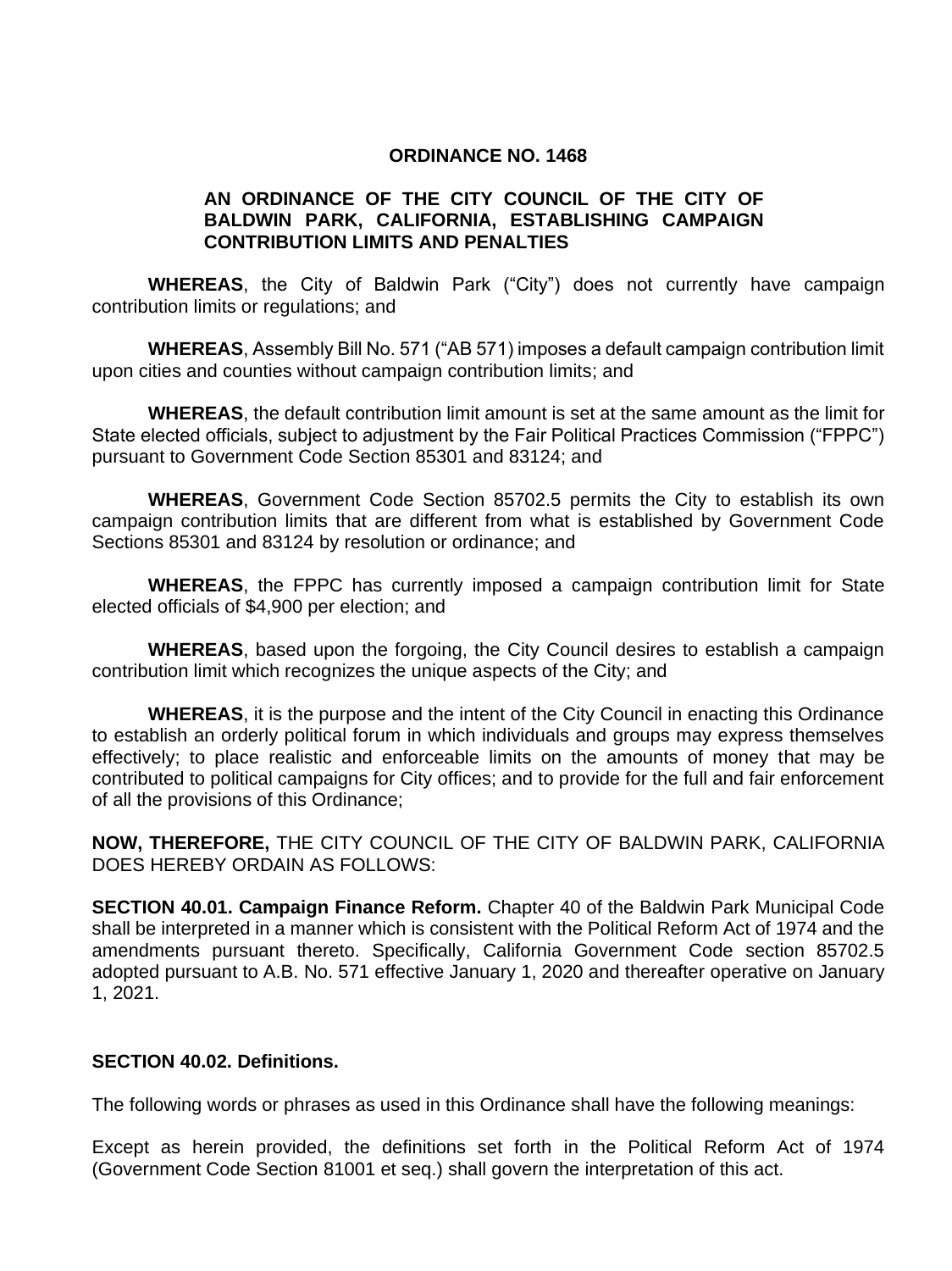- (a) As used in this Ordinance, "person" shall carry the same meaning as Government Code Section 82047. Government Code Section 82047 defines "person" as "an individual, proprietorship, firm, partnership, joint venture, syndicate, business trust, company, corporation, limited liability company, association, committee, and any other organization or group of persons acting in concert."
- (b) "Candidate" or "Office Holder" means anyone who is qualified to be listed on a ballot or is listed on a ballot or is qualified to have write-in votes cast on their behalf counted by elections officials for nomination or election to any elective office in the City of Baldwin Park, including anyone who receives a contribution, makes an expenditure, or gives their consent for another person to receive a contribution or make an expenditure, to bring about the person's nomination or election to an elective office in the City of Baldwin Park. "Candidate" does not include any person seeking nomination or election for elective office outside of the offices of the City of Baldwin Park listed in section "(h)" below.
- (c) "Committee" means any person or combination of persons formed for the purpose of promoting or opposing the election or reelection of a person to City elected office who directly or indirectly, (i) receives contributions, or (ii) makes independent expenditures or (iii) makes contributions at the behest of any City candidate within the meaning of California Government Code 82013. A campaign committee includes any "Controlled Committee" within the meaning of California Government Code section 82016, any "General Purpose Committee" within the meaning of California Government Code section 82027.5, any "Primarily Formed Committee" within the meaning of California Government Code section 82047.5, any "Sponsored Committee" within the meaning of California Government Code section 82048.7, or political action committee.
- (d) "Contract" means a covenant or agreement, a promise or set of promises, for the breach of which the law gives a remedy, or the performance of which the law in some way recognizes as a duty. This definition does not include any "Contract" that does not go before the City Council and is not approved by the City Council.
- (e) "Contractor" shall mean any person or entity that has an existing contract, agreement, or other arrangement to provide the City with goods, services, or other items, or who has an interest in or expectation of obtaining such a contractual arrangement in the future. The term shall include any agent or representative of the Contractor and where the Contractor is a business entity shall include all owners, shareholders, principals, partners, members, officers, directors, and managers.
- (f) "Contribution" or "Contribute" means a payment, gifts as defined by the Political Reform Act, a forgiveness of a loan, a payment of a loan by a third party, or an enforceable promise to make a payment, for any elective office in the City of Baldwin Park, except to the extent that full and adequate consideration is received or if it is clear from the surrounding circumstances that the payment is not made for political purposes. "Contribution" shall include the transfer of anything of value by a committee from another committee, unless full and adequate consideration is received. Notwithstanding anything in this Ordinance, a Candidate may transfer up to Five Thousand Dollars (\$5,000) of post-election funds to their new campaign for elective office, or new campaign for the same elective office, if applicable.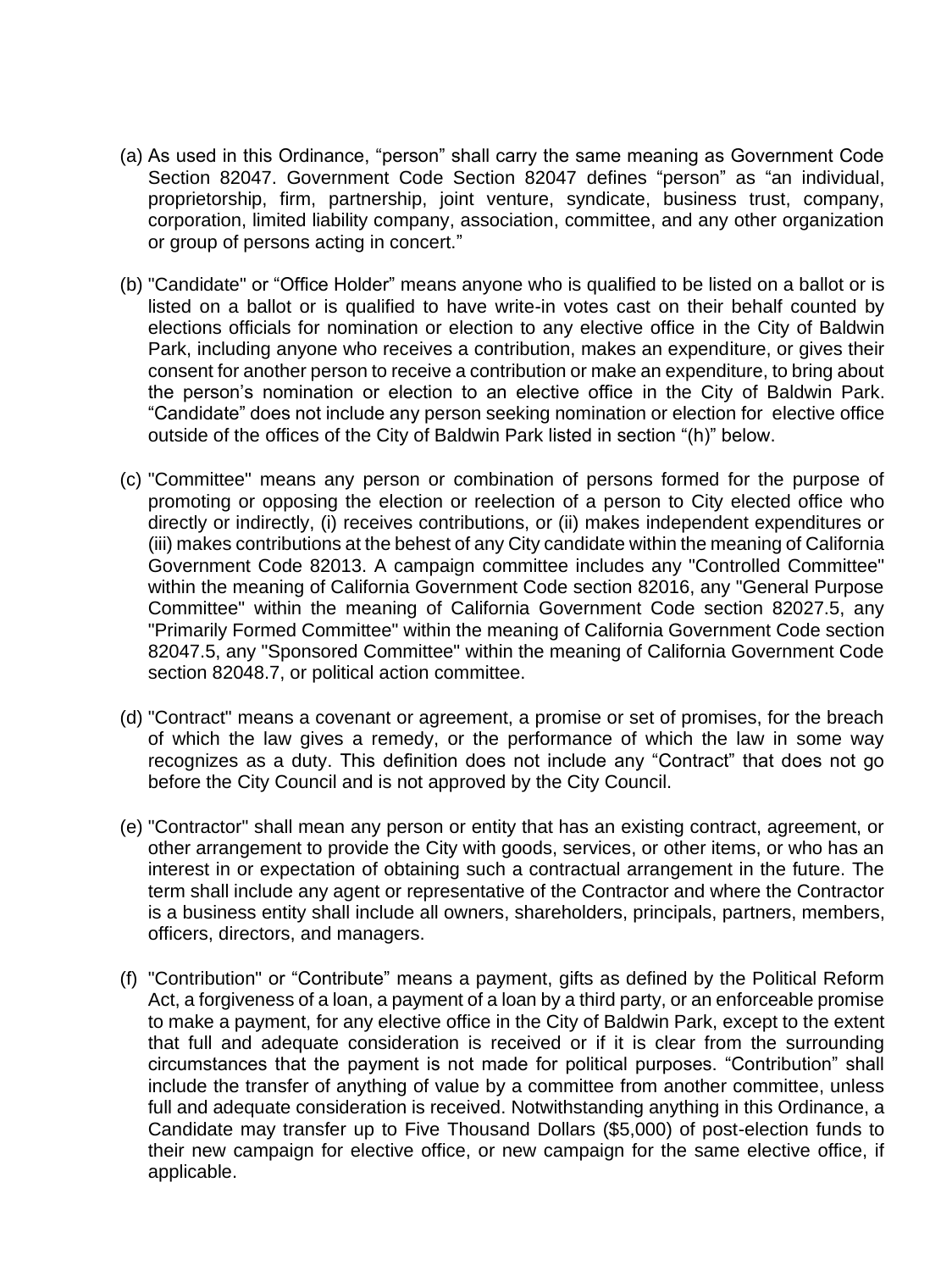- (g) "Developer" shall mean any person or entity who is currently seeking, or who has an interest in or expectation of seeking from the City a specific plan, zone change, development agreement, density bonus, subdivision tract map, conditional use permit, or an industrial or commercial use having a building area of 20,000 square feet or more. The term shall include any agent or representative of the Developer and where the Developer is a business entity shall include all owners, shareholders, principals, partners, members, officers, directors, and managers.
- (h) "Election" means any election for a City Councilmember for Baldwin Park, any election for Mayor of the City of Baldwin Park, and election for City Clerk of the City of Baldwin Park, and any election for Treasurer of the City of Baldwin Park, including a recall election for any of the above in the City of Baldwin Park. This definition does not include Water Board elections, School Board elections or any other elections not expressly stated herein.
- (i) "Independent Expenditure" shall have the same meaning as set forth under California Government Code section 82031.
- (j) "Political Action Committee" refers to any committee or organization as defined in California Government Code Section 82048.7 or Section 84222.
- (k) "Project" means any activity for which a permit from the City is required, including but not limited to, construction, deconstruction, demolition, conversion, and renovation. This definition shall not include permits pulled by the homeowner of a single family home related to home improvement and home repairs. This definition shall also not include "Exempt Projects" as set forth in section 53.14(B) of the Baldwin Park Municipal Code.
- (l) "Vendor" means any person or entity that has an existing contract, agreement, or other arrangement to provide the City with goods, services, or other items, or who has an interest in or expectation of obtaining such a contractual arrangement in the future. The term shall include any agent or representative of the Vendor and where the Vendor is a business entity shall include all owners, shareholders, principals, partners, members, officers, directors, and managers.
- (m)The purpose of this Ordinance is to encourage broader participation in the political process and to avoid corruption, or the appearance of corruption, in decision making and to protect the integrity of the City of Baldwin Park's procurement and contract processes, by placing limits on the amount that any person may contribute or otherwise cause to be available to candidates for the office of mayor, city council, city clerk, and treasurer.

**SECTION 40.03. Campaign Contribution Limit.** A person shall not make to a candidate for elective city office for the City of Baldwin Park, and a candidate for elective city office for the City of Baldwin Park shall not accept from a person, a contribution, totaling more than Seven Hundred and Fifty Dollars (\$750) per election cycle where the Candidate or Officer Holder who is the beneficiary of the Contribution or Independent Expenditure is on the ballot or is a write-in Candidate or seeking nomination/appointment for the officer. In other words, this Contribution limit does not reset after each City election, it only resets after the Office Holder's election.

Campaign Contributions may only be solicited from October the year before an Election through February of the year following an Election.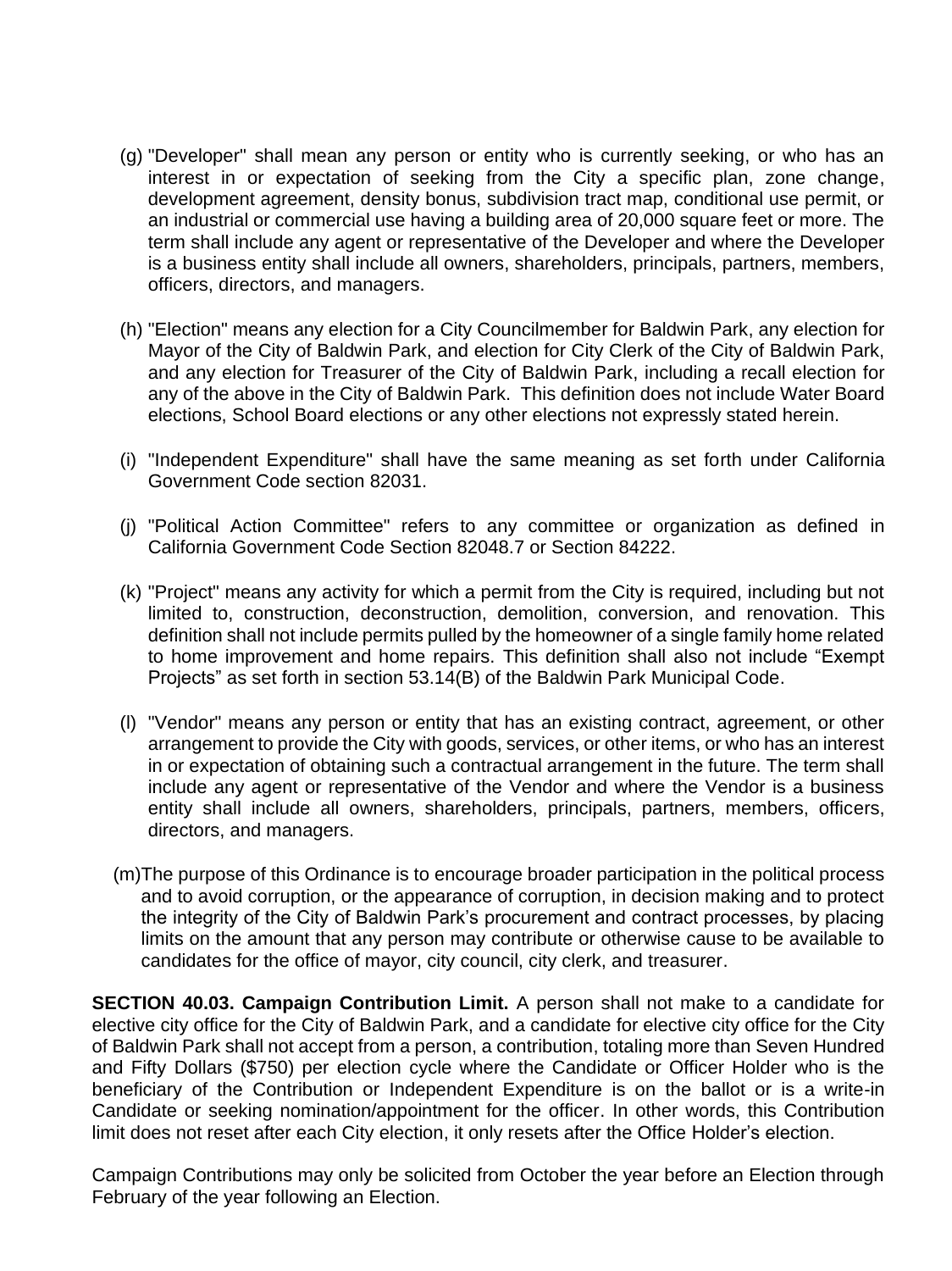In addition, any primarily formed Committee that makes contributions or Independent Expenditures supporting or opposing a candidate or candidates in Baldwin Park Elections shall not accept from any person a contribution or contributions totaling more than seven hundred fifty dollars (\$750.00) for each election in which the Candidate or Candidates are on the ballot or are write-in candidates

Any and all contributions solicited or accepted pursuant to this Ordinance shall be expended only in connection with the candidacy for the office specified in the candidate's declaration of intent to solicit and receive contributions or for any valid purpose as defined in Political Reform Act of 1974, as amended, or the fair political practices commission regulations interpreting the act, unless otherwise expressly noted in this article.

A Committee may not change its status from the type of Committee that is reported on its statement of organization to any other type of Committee between the period that is eighteen (18) months prior to an election and December 31 immediately following an election.

**SECTION 40.04. Contributions by Developers.** A Developer shall not contribute to a Candidate for elective city office for the City of Baldwin Park (40.02(h), and a Candidate for elective city office for the City of Baldwin Park shall not accept from a Developer, a Contribution, while the Developer has a Project pending approval by the City Council for the City of Baldwin Park or is presently in negotiations with the City for entitlements for a Project within the City of Baldwin Park and for six (6) months after the Project or entitlements are approved. If no project is pending before the City Council and no entitlement request is pending before the City Council, Developers are also limited to a Contribution totaling no more than Seven Hundred and Fifty Dollars (\$750) per election (40.02(h).

**SECTION 40.05. Contributions by Vendors.** A Vendor shall not Contribute to a Candidate for elective city office for the City of Baldwin Park (40.02(h)), and a Candidate for elective city office for the City of Baldwin Park shall not accept from a Vendor, a Contribution, while the Vendor has a Contract pending approval, either through an RFP process, RFQ process or otherwise, by the City Council for the City of Baldwin Park or is presently doing business with the City of Baldwin Park. If a Vendor has no Contract pending before the City Council and is not currently doing business for the City, Vendors are also limited to a Contribution totaling no more than Seven Hundred and Fifty Dollars (\$750) per election.

**SECTION 40.06. Contributions from Personal Funds.** The provision of Sections 40.03, 40.04, and 40.05 do not apply to a candidate's contributions from the candidate's personal funds to the candidate's own campaign. Notwithstanding the foregoing, a candidate may not make loans to the candidate's self or to the candidate's campaign or any committee in support thereof in excess of ten thousand dollars (\$10,000) per election. Nothing in this Section shall prohibit a Candidate from making unlimited contributions from his or personal funds to the Candidate's campaign as long as it is not a loan and will not be repaid from the Candidate's campaign fund or account.

# **SECTION 40.07. [This Section has been intentionally left blank.]**

**SECTION 40.08. Adjustment to Contribution Limit.** The contribution limit set forth in Section **40.03** shall be automatically adjusted every two years by the City Council, City Clerk, City Manager, or other authority to reflect the percentage changes in the California Consumer Price Index ("CPI") beginning January 1, 2023. Any increase or decrease in contribution limit based on the CPI shall be rounded to the nearest ten (\$10.00) and no hundredths of a dollar.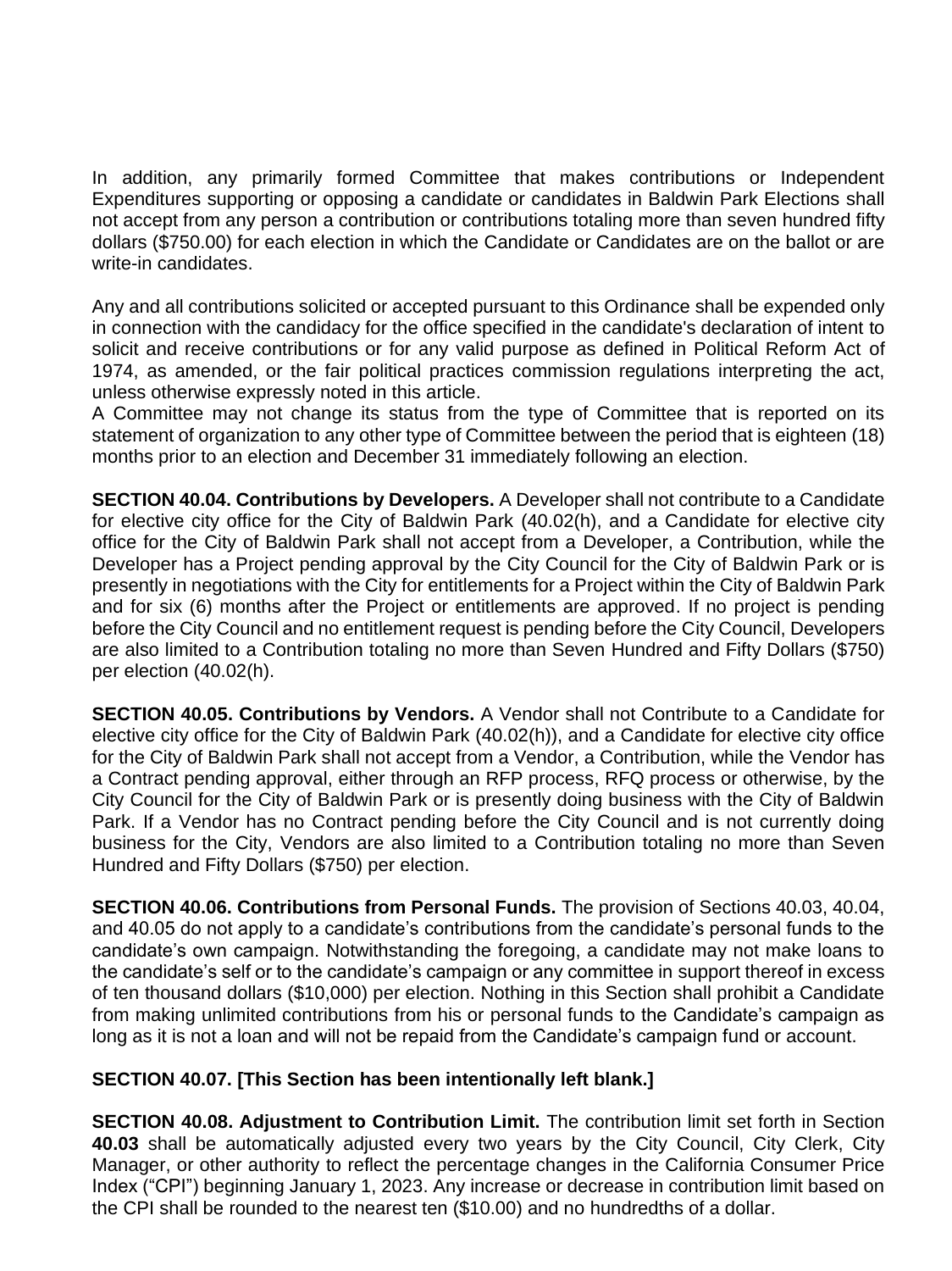**SECTION 40.09. Enforcement for Violations.** Any person who knowingly or willing violates this Ordinance shall be guilty of a misdemeanor. Any person convicted of a misdemeanor under the provision of this Ordinance shall be punished by a fine of not more than three times the amount of the Contribution or by imprisonment in the county jail for a period not less than one (1) day and not to exceed six months, or by both such fine and imprisonment. Any person convicted under this section must serve at least one day In County jail as a minimum sentence in addition to any fine imposed as described herein.

**SECTION 40.09.01 Cure Period for Violations.** There will be a fourteen (14) day cure period, from the time a Candidate is notified of the violation, for a Candidate to address the complaint (either by returning excess funds or contesting the complaint) before a determination of guilt is established, sentence imposed and a fine is issued.

**SECTION 40.09.02 Enforcement by the FPPC.** The City will contract with the FPPC to receive complaints and enforce violations of this Ordinance. If for any reason there is no contract in place with the FPPC to receive complaints and enforce violations, complaints will be received by the City Clerk and enforced by the CEO of the City pursuant to due process procedures identified in the Baldwin Park Municipal Code including, but not limited to, Chapter 15; Administrative Enforcement of Code Violations.

**SECTION 40.09.03 Liberal Construction Section.** All general provisions, terms, phrases and expressions contained in this Code shall be liberally construed in order that the true intent and meaning of the city council may be fully carried out.

**SECTION 40.10. Applicability of AB 571.** By this Resolution, the City is adopting a campaign contribution limit in accordance Government Code Section 85702.5. By operation of law, the provisions of the Government Code Sections 85305; 85306; 85307; 85315; 85316; 85317; and 85318 no longer apply within the jurisdiction of the City to candidates for elective office.

# **SECTION 40.11. Loans:**

- A. Except as provided in subsections C and D of this section, a loan shall be considered a contribution from the maker and the guarantor of the loan and shall be subject to the contribution limitations of this Ordinance.
- B. Every loan to a Candidate or the Candidate's controlled Committee shall be by written agreement and such written agreement shall be filed with the Candidate's or committee's campaign statement on which the loan is first reported.
- C. The proceeds of a loan made to a Candidate by a commercial lending institution in the regular course of business on the same terms available to members of the public and which is secured or guaranteed shall not be subject to the contribution limitations of this article.
- D. During the election cycle, no candidate shall personally make loans to the candidate's campaign or the candidate's committee which total more than ten thousand dollars (\$10,000.00).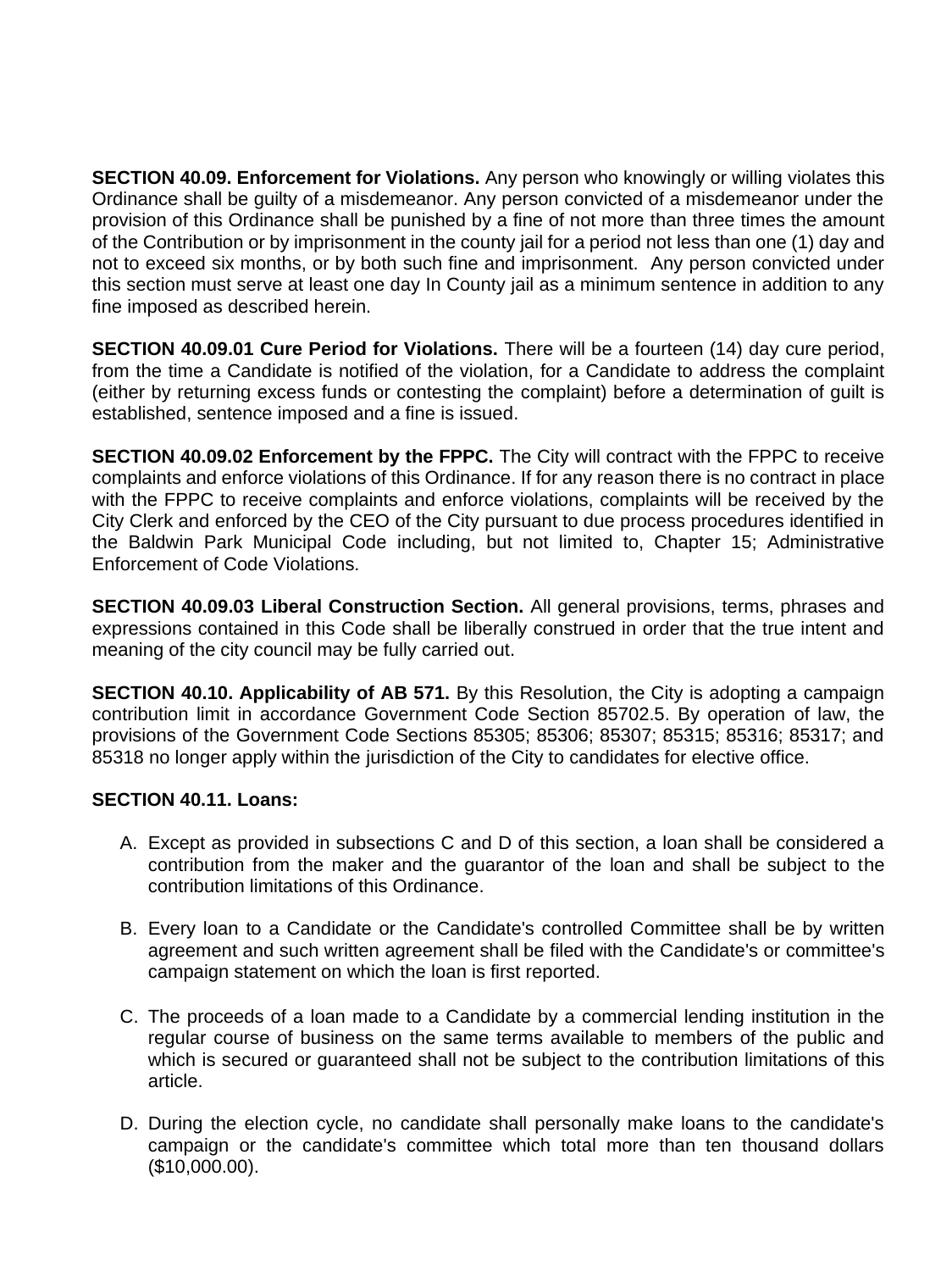- E. Extensions of credit ( other than loans pursuant to subsections C and D of this section) for a period of more than thirty (30) days are subject to the contribution limitations of this article.
- F. Nothing in this section shall prohibit a Candidate from making unlimited contributions to the candidate's campaign from his or her personal funds.

**SECTION 40.12. Aggregation of Payments**. For purposes of the contribution limitations in this article the following shall apply:

- A. All payments made by a Person, as defined in this Ordinance and/or the Political Reform Act of 1974, as amended, whose Contribution or expenditure activity is financed, maintained or controlled by any corporation, labor organization, association, political party or any other person or committee, including any parent, subsidiary, branch, division, department or local unit of the corporation, labor organization, association, political party or any other person, or by any group of such persons shall be considered to be made by a single person or committee.
- B. Two (2) or more entities shall be treated as one person when any of the following circumstances apply: 1. The entities share the majority of members of their boards of directors. 2. The entities share two (2) or more officers. 3. The entities are owned or controlled by the same majority shareholder or shareholders. 4. The entities are in a parent-subsidiary relationship.
- C. An individual and any general partnership in which the individual is a partner, or an individual and any corporation in which the individual owns a controlling interest, shall be treated as one person.

**SECTION 40.13. Severability.** If any section, subsection, subdivision, paragraph, sentence, clause or phrase of this Ordinance, or any part thereof is for any reason held to be invalid or unconstitutional by a decision of any court of competent jurisdiction, such decision shall not affect the validity of the remaining portions of this Ordinance or any part thereof. The City Council hereby declares that it would have passed each section, subsection, subdivision, paragraph, sentence, clause or phrase thereof, irrespective of the fact that any one or more section, subsection, subdivision, paragraph, sentence, clause or phrase would be subsequently declared invalid or unconstitutional.

### **SECTION 40.14. Political Action Committee and or Independent Expenditure Identification.**

Any Political Action Committee as defined herein must file documents with the City Clerk identifying the Political Action Committee and identifying the FPPC number of the PAC before any monies may be expended by the PAC in any City of Baldwin Park election as defined in 40.02(h).

Any Person who makes an Independent Expenditure in any City of Baldwin Park Election as defined herein must file documents with the City Clerk identifying the Committee or Person who will make the Independent Expenditure and identifying the FPPC number of the Person or Committee before any monies may be expended by in any City of Baldwin Park election as defined in 40.02(h).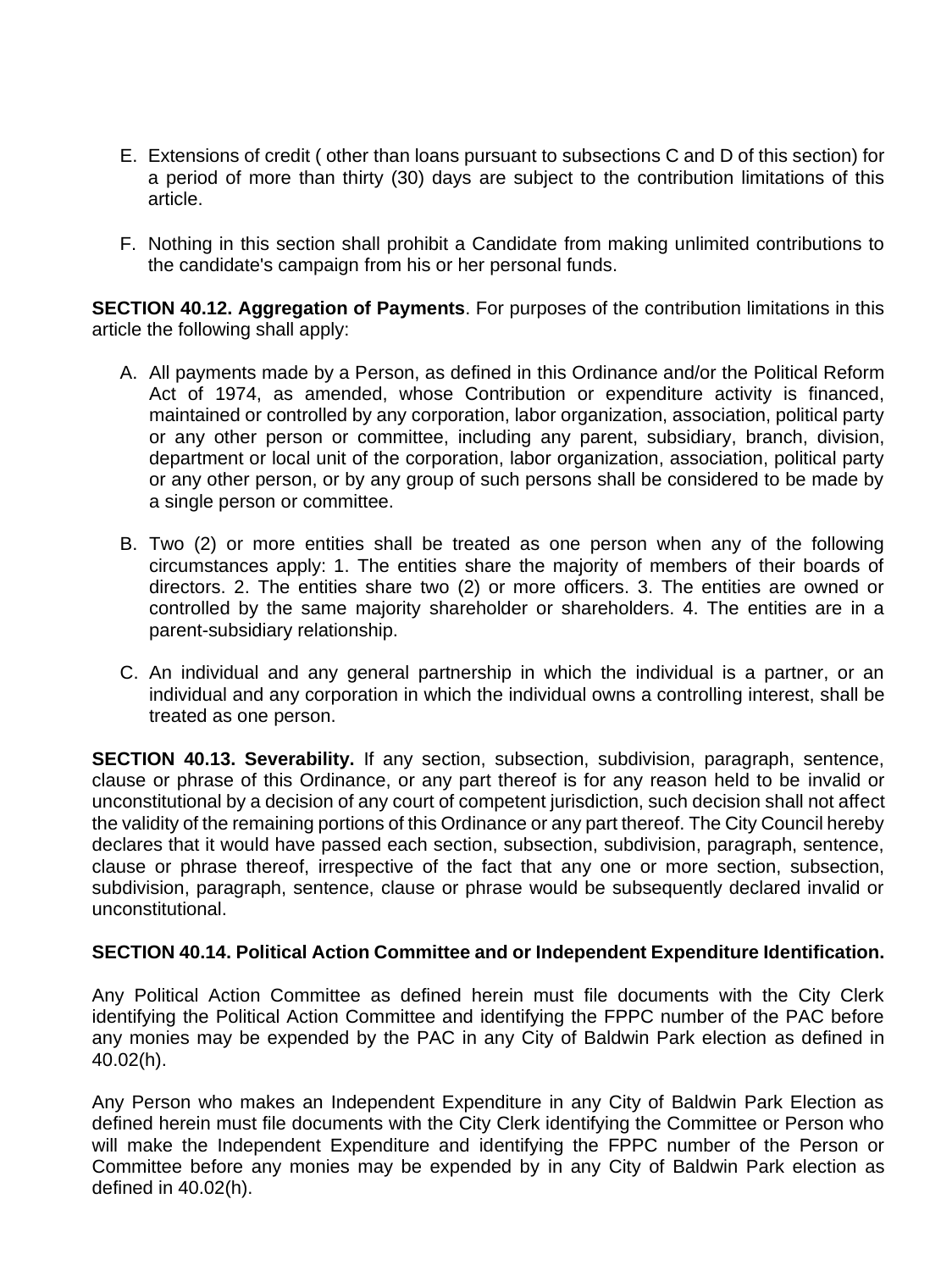### **SECTION 40.15. Statute of Limitations.**

Prosecution for violations of any provision of this Ordinance shall be commenced within four (4) years after the date on which the violation occurred.

### **SECTION 40.16. Amendments.**

Any amendments to this Ordinance shall not act to weaken the Ordinance or act in a manner that is counter to the spirit, purpose, or intent of the Ordinance. Amendment or repeal of any portion of this Ordinance, except mandated by a court of law, shall require a four-fifths vote of the City Council, except for amendments that are clerical or act to further clarify clauses in the Ordinance.